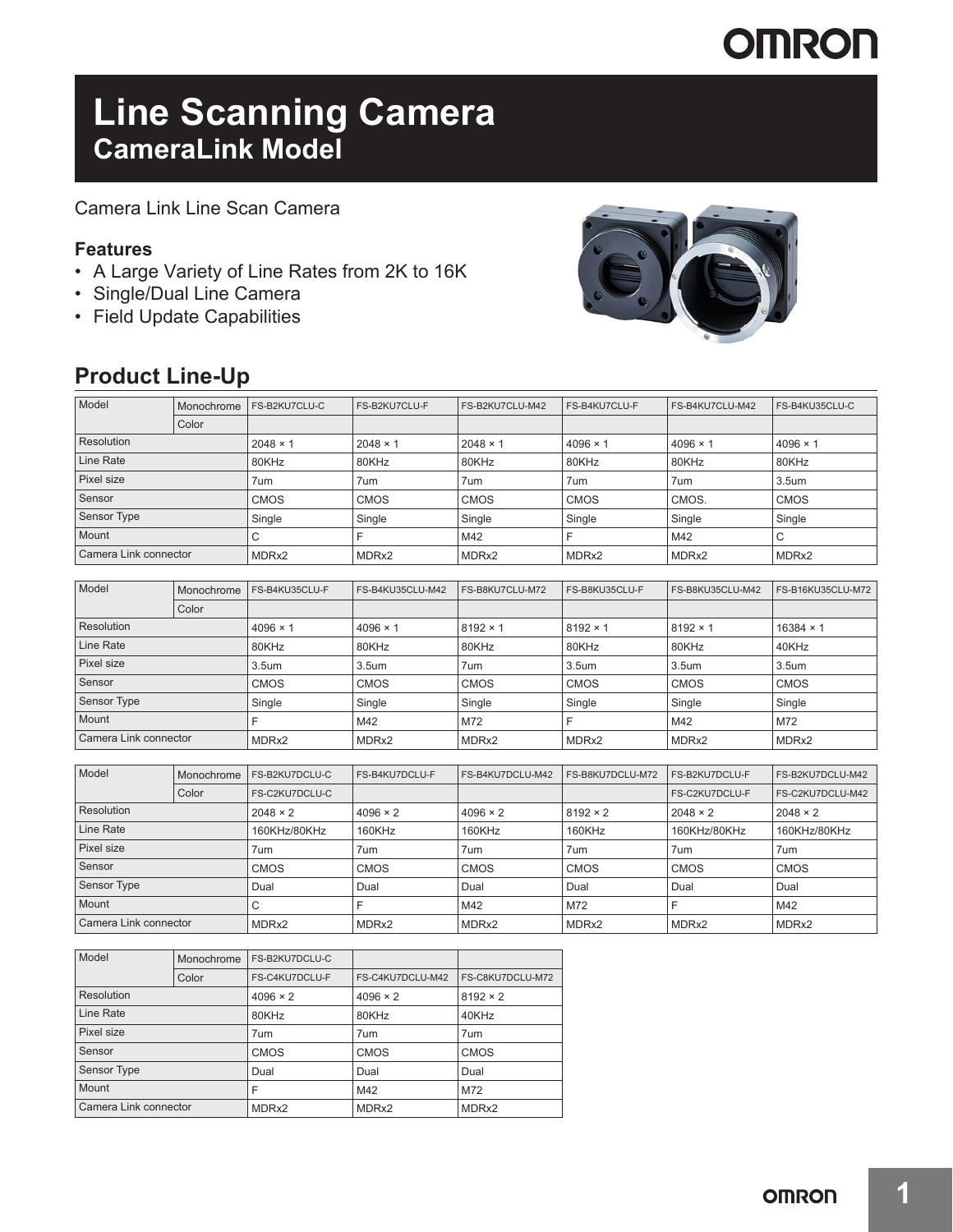### **Line Scanning Camera**

# **External Connector Specification**



### **Drawing Dimension**









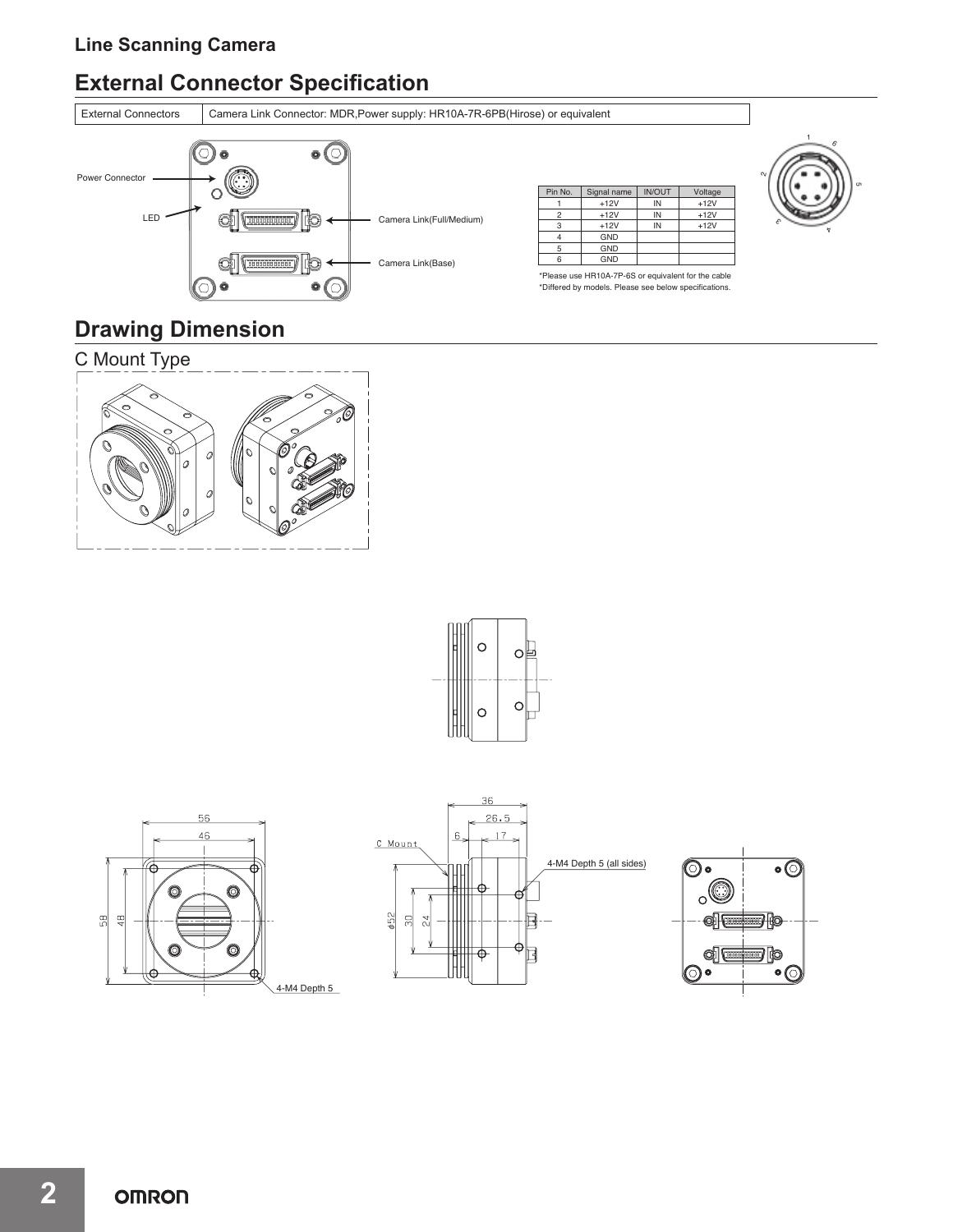## F Mount Type





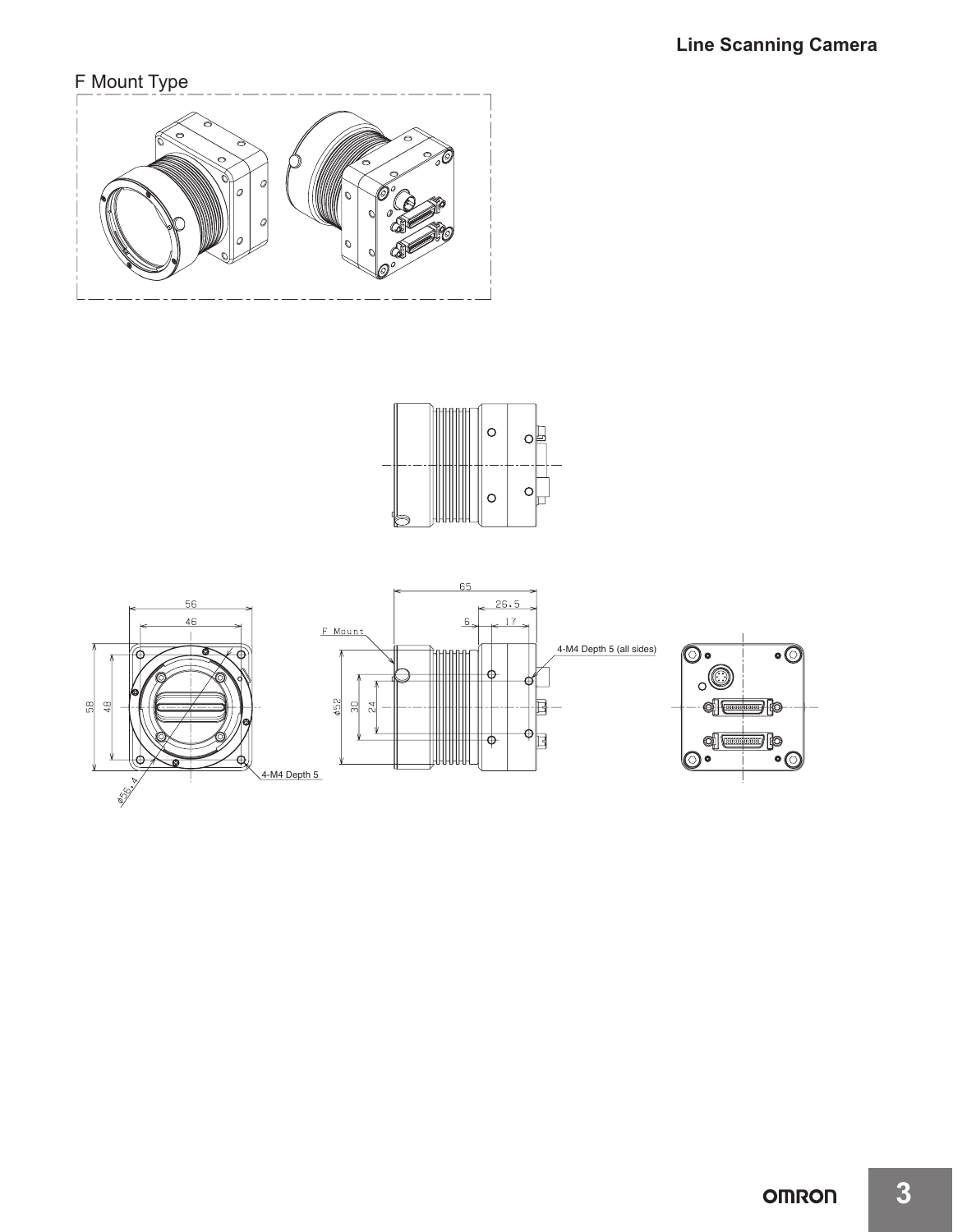### **Line Scanning Camera**

M42 Mount Type









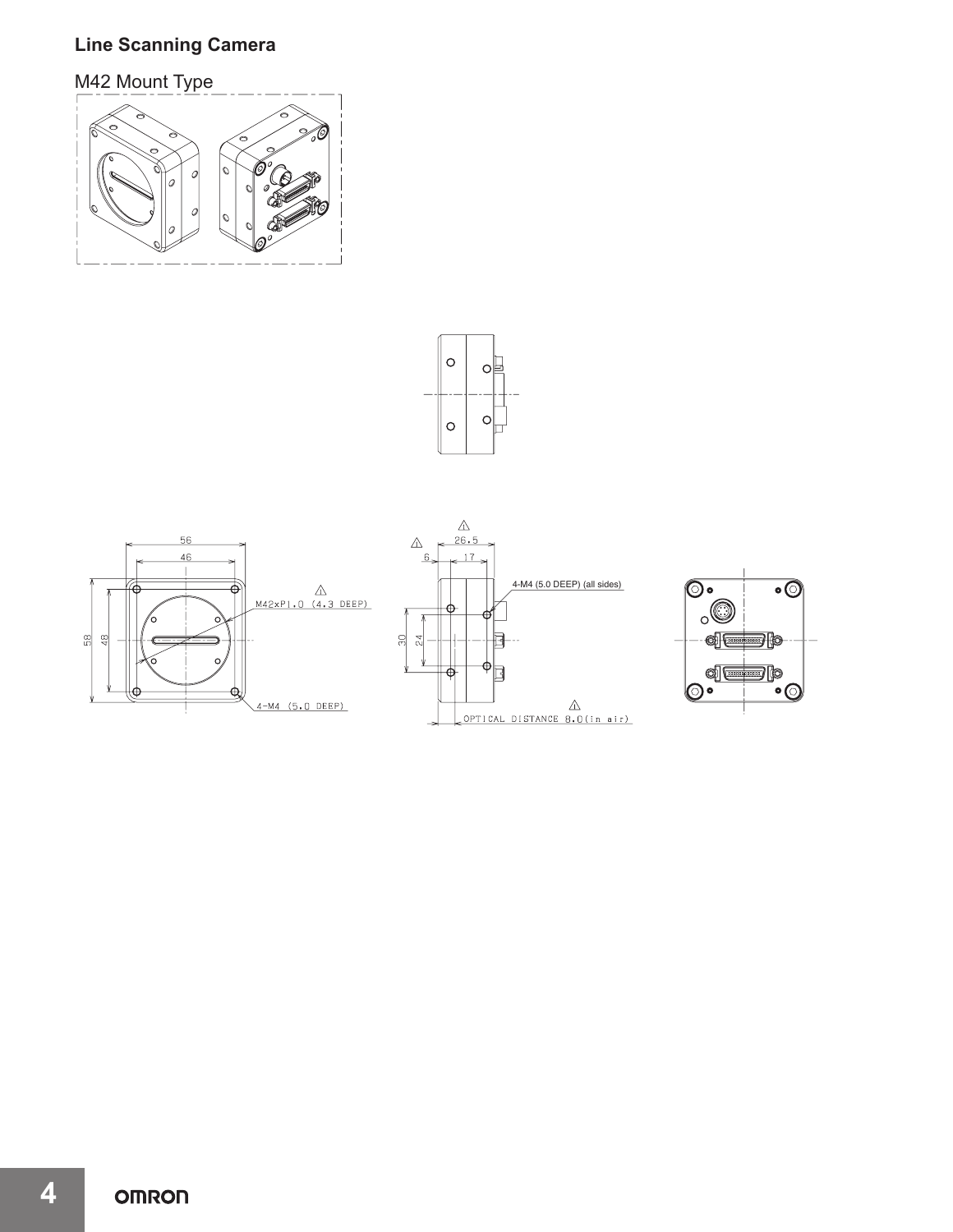## M72 Mount Type